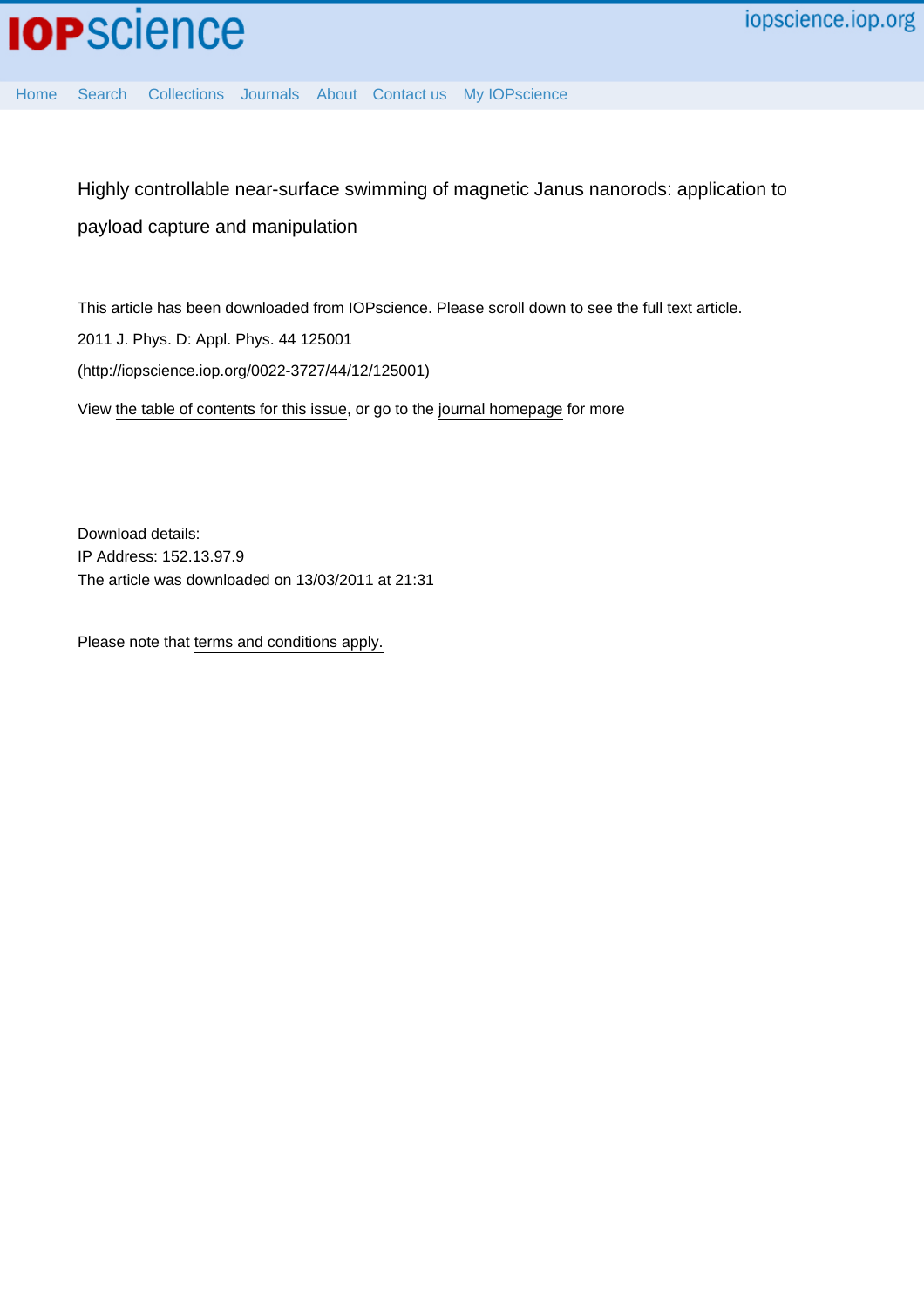# **Highly controllable near-surface swimming of magnetic Janus nanorods: application to payload capture and manipulation**

# **Lamar O Mair**<sup>1</sup>**, Benjamin Evans**<sup>2</sup>**, Adam R Hall**<sup>3</sup>**, Jerome Carpenter**<sup>1</sup>**, Adam Shields**<sup>4</sup>**, Kris Ford**<sup>5</sup>**, Michael Millard**<sup>5</sup> **and Richard Superfine**<sup>4</sup>

<sup>1</sup> Curriculum in Applied Sciences and Engineering, University of North Carolina at Chapel Hill, NC 27599, USA

<sup>2</sup> Department of Physics, Elon University, Elon, NC 27244, USA

<sup>3</sup> Joint School of Nanoscience and Nanoengineering, University of North Carolina at Greensboro, NC 27401, USA

<sup>4</sup> Department of Physics and Astronomy, University of North Carolina at Chapel Hill, NC 27599, USA

<sup>5</sup> Department of Biomedical Engineering, University of North Carolina at Chapel Hill, NC 27599, USA

E-mail: [rsuper@physics.unc.edu](mailto: rsuper@physics.unc.edu)

Received 3 December 2010, in final form 2 January 2011 Published 10 March 2011 Online at [stacks.iop.org/JPhysD/44/125001](http://stacks.iop.org/JPhysD/44/125001)

### **Abstract**

Directed manipulation of nanomaterials has significant implications in the field of nanorobotics, nanobiotechnology, microfluidics and directed assembly. With the goal of highly controllable nanomaterial manipulation in mind, we present a technique for the near-surface manoeuvering of magnetic nanorod swimmers and its application to controlled micromanipulation. We fabricate magnetic Janus nanorods and show that the magnetic rotation of these nanorods near a floor results in predictable translational motion. The nanorod plane of rotation is nearly parallel to the floor, the angle between rod tilt and floor being expressed by  $\theta$ , where  $0^\circ < \theta < 20^\circ$ . Orthogonal magnetic fields control in-plane motion arbitrarily. Our model for translation incorporates symmetry breaking through increased drag at the no-slip surface boundary. Using this method we demonstrate considerable rod steerability. Additionally, we approach, capture, and manipulate a polystyrene microbead as proof of principle. We attach Janus nanorods to the surfaces of cells and utilize these rods to manipulate individual cells, proving the ability to manoeuver payloads with a wide range of sizes.

S Online supplementary data available from [stacks.iop.org/JPhysD/44/125001/mmedia](http://stacks.iop.org/JPhysD/44/125001/mmedia)

(Some figures in this article are in colour only in the electronic version)

## **1. Introduction**

Producing micro- and nano-scale machines capable of directed locomotion and payload manipulation is a principal goal of nanotechnology  $[1-12]$ . Specifically, micro- and nanoscale motors and machines capable of directed locomotion and payload manipulation in a variety of low Reynolds number (low-Re) solutions hold potential for manipulating and assembling objects at the nano-scale by making use of hydrodynamic methods of self-propulsion [\[13–20\]](#page-8-0).

Magnetically driven devices capable of being guided by externally applied magnetic fields [\[17,](#page-8-0) [21\]](#page-8-0) are particularly useful, as these micro-objects can perform complex manoeuvers without carrying any onboard fuel [\[18,](#page-8-0) [20,](#page-8-0) [22\]](#page-8-0). Swimming in a low Reynolds number environment requires a mechanism which breaks the symmetry of the swimmer's motion [\[23,](#page-8-0) [24\]](#page-8-0). Many different types of swimmers have been proposed and demonstrated, such as three-bead swimmers [\[23,](#page-8-0) [25,](#page-8-0) [26\]](#page-8-0), rotating helices [\[14,](#page-8-0) [17\]](#page-8-0), linked-bead swimmers [\[21\]](#page-8-0), flexible magnetic filaments [\[27,](#page-8-0) [28\]](#page-8-0) and membranes [\[29\]](#page-8-0).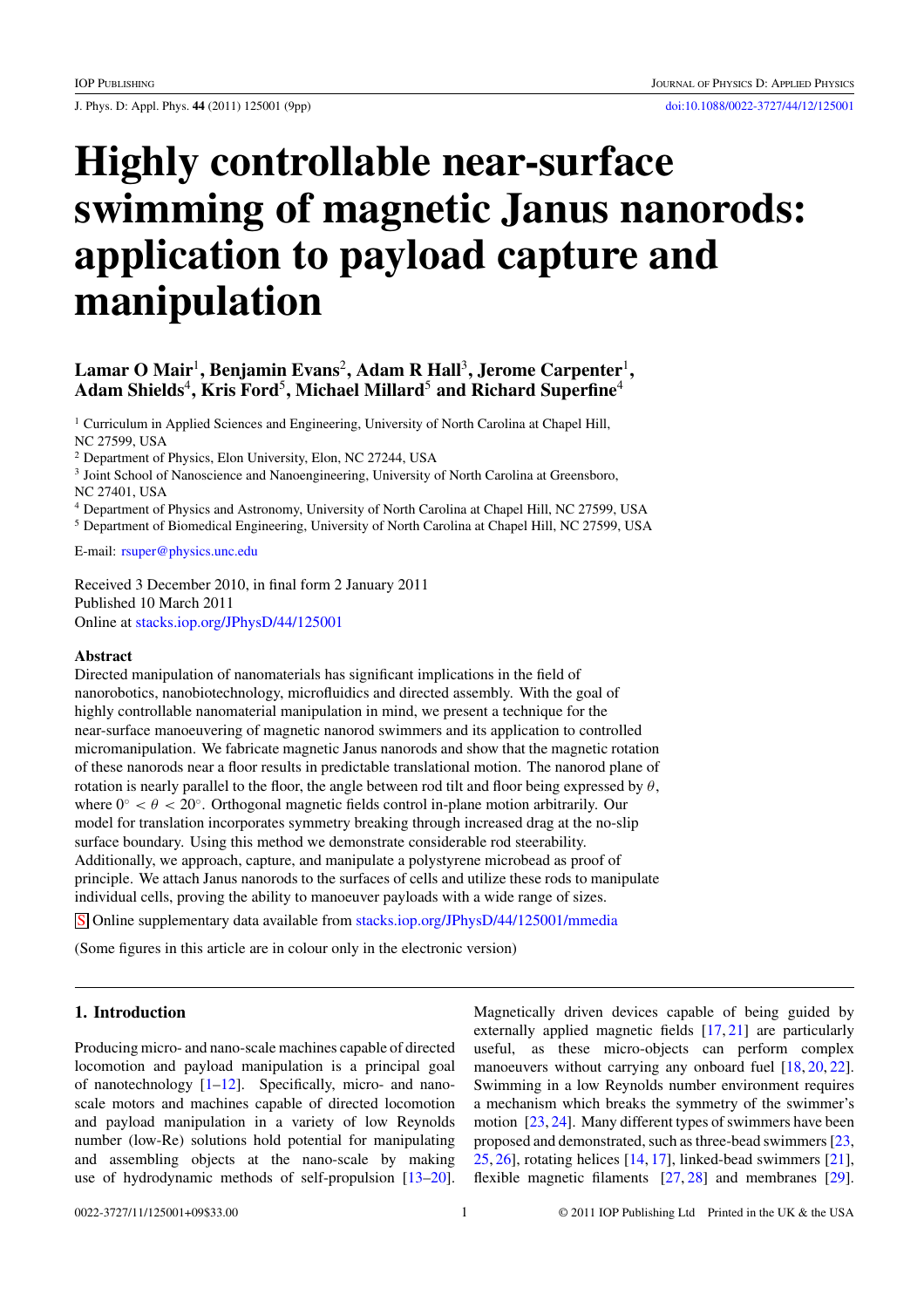Most recently, assemblies of micrometre-sized magnetic beads have been rotated near a wall in an end-over-end fashion; the hydrodynamic conditions of the sphere near the wall break the symmetry of the rotation and result in a net translation of the micro-object [\[16,](#page-8-0) [18,](#page-8-0) [22,](#page-8-0) [20\]](#page-8-0). Additionally, Zhang *et al* rotated solid Ni nanorods in a plane perpendicular to the floor surface and observed crawling motion [\[15\]](#page-8-0). Significantly, all crawling mechanisms demonstrated to date rotate the beads or rods in a plane oriented perpendicularly to the hydrodynamically relevant surface (floor). In this work we present a simple, efficient method for the fabrication and manipulation of nanorod swimmers which operate via rotation in a plane nearly parallel to the floor, sweeping out a large area in a nearly horizontal plane. This is the first demonstration of high-aspect-ratio hydrodynamic swimming for which the long axis of the nano-object lies nearly parallel to the floor.

We implement this method of translation using magnetic Janus nanorods. Janus nano- and micro-scale particles are unique in that they embody some form of surface anisotropy. The term (named after the god in Roman mythology who possessed two faces) was originally coined by Casagrande and Veyssie [\[30\]](#page-8-0) and is typically used to describe particles having two sides which differ in some interfacial manner. Previous work has successfully used template-directed electrodeposition to create nanorods with a diverse array of compositions along their lengths [\[31–35\]](#page-8-0). Additionally, Qin *et al* developed a technique for modifying rods along the rod radius for single-molecule electrical measurements [\[36,](#page-8-0) [37\]](#page-8-0), catalytically driven nanorotors [\[38,](#page-8-0) [39\]](#page-8-0) and nanodisc barcodes [\[40\]](#page-8-0). In this study, we fabricate magnetic Janus nanorods through a two-step process of templated electrodeposition (Au nanorod growth) and postgrowth thermal evaporation of magnetic layers (Ni or Ni–Pd). Although solid magnetic rods will exhibit similar crawling behaviour, these magnetic Janus rods enable the additional benefit of regio-specific chemical functionalization due to the possibility of having, on a single nanorod, two or more exposed metals for surface functionalization. We selectively functionalize exposed Au regions with dangling thiol bonds to approach, capture and manoeuver AuPdcoated  $1 \mu m$  polystyrene (PS) spheres. Additionally, we incubate magnetic Janus rods with human bronchial epithelial cells (HBE-16) and successfully manipulate these cells via rotational manoeuvering using individual rods. This work represents the first demonstration of magnetically responsive Janus nanorods, implements these rods as near-surface nanoswimmers capable of payload capture and manipulation, and models the swimming action mechanism using resistive force theory.

# **2. Experimental section**

### *2.1. Janus nanorod fabrication*

Template-based techniques for fabricating nanorods and nanotubes have been described elsewhere [\[35,](#page-8-0) [41,](#page-9-0) [42\]](#page-9-0). Briefly, we form Au nanorods by electrodeposition into the pores of commercially available Whatman anodized aluminium oxide (AAO) templates with nominal pore diameters of 200 nm. Templates are prepared by thermal evaporation of a Ag working electrode (450 nm thickness) onto one side of the template. Following this, templates are placed in a custom-made electrodeposition cell and deposition is performed using a standard three-electrode setup (Pt auxiliary electrode, Ag/AgCl reference electrode, thermally evaporated Ag working electrode). For this work, Au nanorods are grown to a length of approximately  $5.5 \mu m$ ; however, the technique we present is amenable to a wide variety of rod dimensions and compositions. Following rod electrodeposition, the Ag working electrode is etched in HNO<sub>3</sub> and the rods are released from the template via AAO dissolution in 1M NaOH. Released nanorods are rinsed 5 times in ethanol via sonication and gentle centrifugation, then dispersed in ethanol at a concentration of approximately  $2.5 \times 10^7$  rods ml<sup>-1</sup> (based on calculations of template pore density and deposition surface area).

Janus layer formation is performed via the thermal evaporation process shown in figure [1\(](#page-3-0)*a*). A Si substrate is prepared with a Cr adhesion layer and Au nanorods are deposited onto it. Thermal evaporation is then used to deposit a 50 nm Ni film and a 15 nm Pd film. The total thickness of these layers is limited to roughly half the nanorod diameter to avoid total encapsulation of the rods. In the current experiments, Ni–Pd layers are used due to the high susceptibility of thermally evaporated Ni layers and their resistance to oxidation and chemical dissolution. Bead capture experiments (discussed later) are performed using only Ni Janus layers. Significantly, this technique is amenable to engineering the deposited layers with respect to composition, thickness and sequence ordering. We found similar results, for example, with Ni–Cu layers. Finally, the substrate is sonicated for 10 s at 12 W in isopropanol (IPA), causing the partially coated (Janus) Au rods to be removed from the surface and dispersed in solution. Scanning electron microscopy of the substrate surface after a partial removal of Janus nanorods is shown in figure [1\(](#page-3-0)*b*). Voids left in the Ni–Pd thin film indicate the positions of nanorods that have been removed into solution, each rod now possessing a partial magnetic coating.

### *2.2. Nanorod manipulation*

In order to collect video data of Janus nanorod manipulation, we dilute  $\sim$ 1 × 10<sup>7</sup> rods in 20 ml of 1:1 deionized water and isopropanol. Cylindrical sample chambers are fabricated from polydimethylsiloxane (PDMS) sealed to a glass slide. For magnetic manipulation, we deposit rods into PDMS sample wells and place cover glass on top of the sample chamber to minimize fluid motion due to evaporation. We observe Janus rod manipulations using an inverted transmission optical microscope with a  $50\times$  air objective (Nikon). Video data are collected at 60 or 120 frames per second using a Pulnix PTM-6710CL camera and in-house video capture software (a schematic of the microscope setup is included in the supporting information, figure SI1 [\(stacks.iop.org/JPhysD/44/125001/mmedia\)](http://stacks.iop.org/JPhysD/44/125001/mmedia)).

Magnetic Janus nanorods are actuated via a NdFeB rectangular magnet (K&J Magnetics, Jamison, Pennsylvania).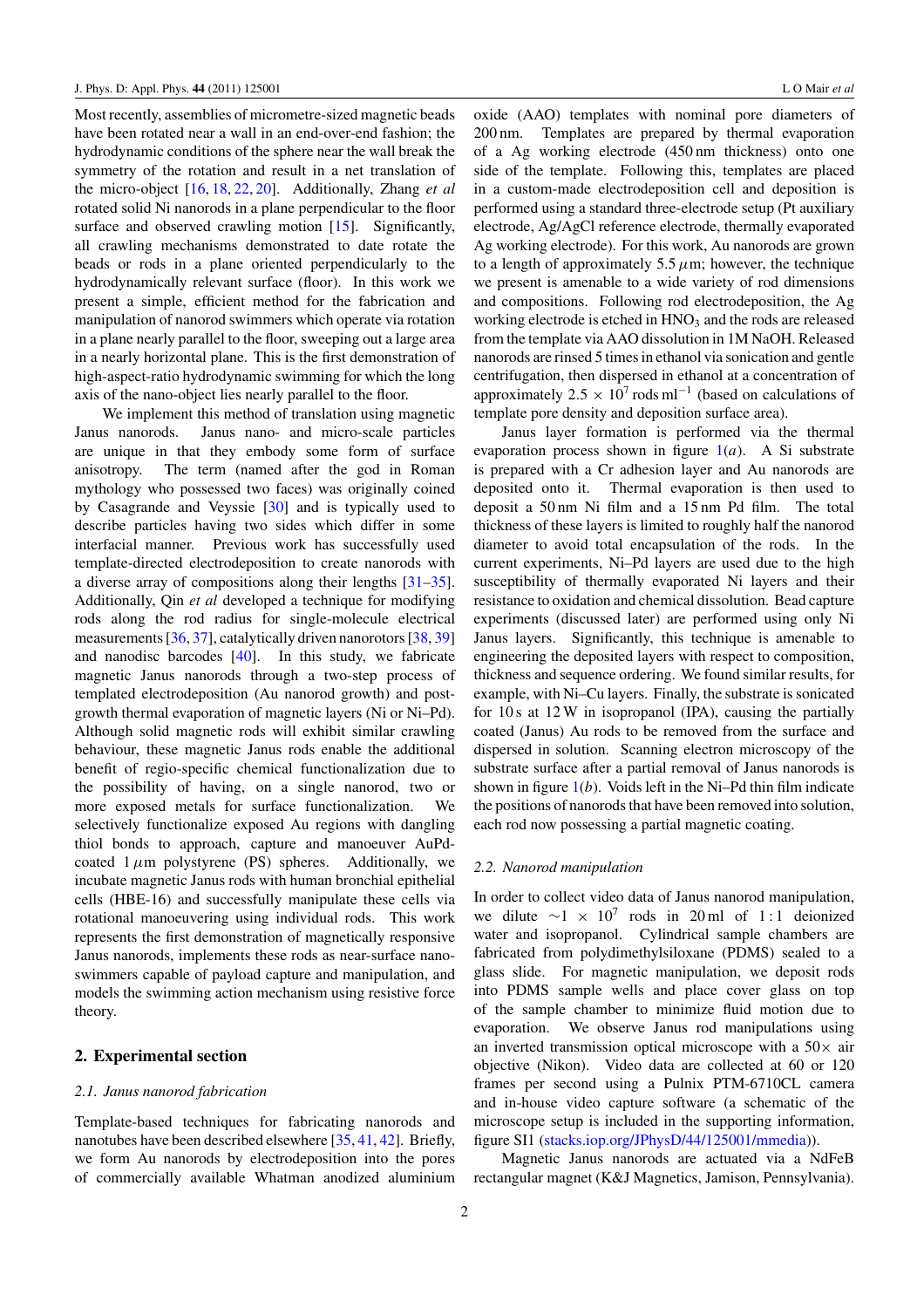<span id="page-3-0"></span>

**Figure 1.** (*a*) Schematic of rod processing, showing a Cr-coated Si wafer, Au nanorod deposition onto the surface, Ni–Pd film deposition and Janus nanorod removal via sonication. (*b*) Partially removed Janus nanorods, showing a subset still adhered to the substrate surface (green arrow), while some rods have been lifted off during the sonication process (red arrow). TEM images of Au rod prior to (*c*) and after (*d*) thermally evaporated Janus layer (blue arrow). Cartoon representations are shown to the right.

This magnet is attached to a Barber-Colman inline gear motor driven by a constant external voltage source and positioned above the sample plane (see supporting information). The magnet is positioned such that the field strength at the sample plane is ∼30 G and the field direction is nearly parallel to the sample floor. The magnet is then rotated such that the field at the sample rotates in a plane nearly parallel to the floor, but tilted by some small angle *θ*. Motor drive voltage is varied to control the angular velocity of the magnetic Janus rods. Video tracking is performed via in-house software [\[43\]](#page-9-0) to determine both angular and translational velocity. The magnet and rotating Janus rods have identical angular velocities, as evidenced by analysis of video data.

### **3. Results and discussion**

### *3.1. Magnetic Janus nanorods*

Direct transmission electron microscopy confirms the presence of the deposited layer on individual rods compared with untreated Au nanorod material (figures 1(*c*) and (*d*)). Approximately 60% of each nanorod's surface area (excluding rod faces) is covered by the deposited Ni–Pd layer. These rods exhibit ferromagnetic behaviour.

### *3.2. Rotation induces translation near a floor*

While magnetic field gradients can be used to apply forces via passive translation (motion is exclusively in-plane translation), rotational manipulation is an active mode of translation during which rotation around some object axis produces in-plane translation. By rotating a magnetic field above Janus nanorods in solution and observing nanorods near the floor we observe two distinct modes of transport. A less stable, less frequently observed mode of locomotion relies on repeated, end-overend rod tip friction interactions with the glass surface. During these interactions, direct contact between the rod tip and the glass substrate results in frictional forces which fix the tip at a specific substrate location. The field-aligning behaviour of the rod drives the bulk of the rod to pivot around the tip– substrate pivot point. For our magnetic Janus nanorods this 'walking' behaviour (figures  $2(d)$  $2(d)$ – $(f)$ ) is frequently shortlived (∼2–4 rod pivots, which we define as 'steps') and is terminated by irreversible adhesion to the glass surface. Single steps of this walking motion occur at discrete increments of nanorod length. Consequently, this mode of translation offers only low spatial resolution for nanorod positioning, with location being controllable by integer values of rod length. Detailed discussions of walking motion can be found elsewhere [\[44–46\]](#page-9-0).

More commonly we observe 'crawling' motion (figures  $2(a)$  $2(a)$ –(*c*)) which is not dominated by tip–surface interactions, but propels the nanorod in incremental steps much smaller than the rod length. Like the walking mechanism, crawling also relies on near-surface friction in that the increased drag in the no-slip boundary near the substrate surface is directly responsible for the rod propulsion as it rotates. A small tilt out-of-plane results in symmetry-breaking, as the end of the rod which sweeps closer to the floor experiences an enhanced drag coefficient relative to the other half of the rod; the result is a net translation in a plane parallel to the floor. For clarification, it should be noted that there are three relevant planes for the motion we describe: (p1) the plane of the floor surface, (p2) the plane of nanorod translation (above and parallel to plane p1) and (p3) the plane in which the rod rotates (tilted by *θ* from planes p1 and p2, with  $0<sup>°</sup> < \theta < 20<sup>°</sup>$ ). We later model this propulsion effect in detail. Because nanorod crawling relies on fluidmediated frictional forces between the rod and the surface (as opposed to direct contact), the translational motion is incremental and has an individual crawl length (the distance travelled in one rod rotation) only a fraction of the rod length. These nanorod crawlers remain suspended above the sample floor due to electrostatic repulsive interactions between the ionic double layer around the rods and the negatively charged substrate; they can be actuated for tens of minutes without undergoing irreversible rod–substrate interactions. A video of each type of motion is available online as supporting information (video 1 [\(stacks.iop.org/JPhysD/44/125001/mmedia\)](http://stacks.iop.org/JPhysD/44/125001/mmedia)). We show that nanorod translational velocity is linearly proportional to angular velocity and that rods can be manipulated independently along the *x*- and *y*-axes of a sample substrate by simple changes in the configuration of the applied magnetic field.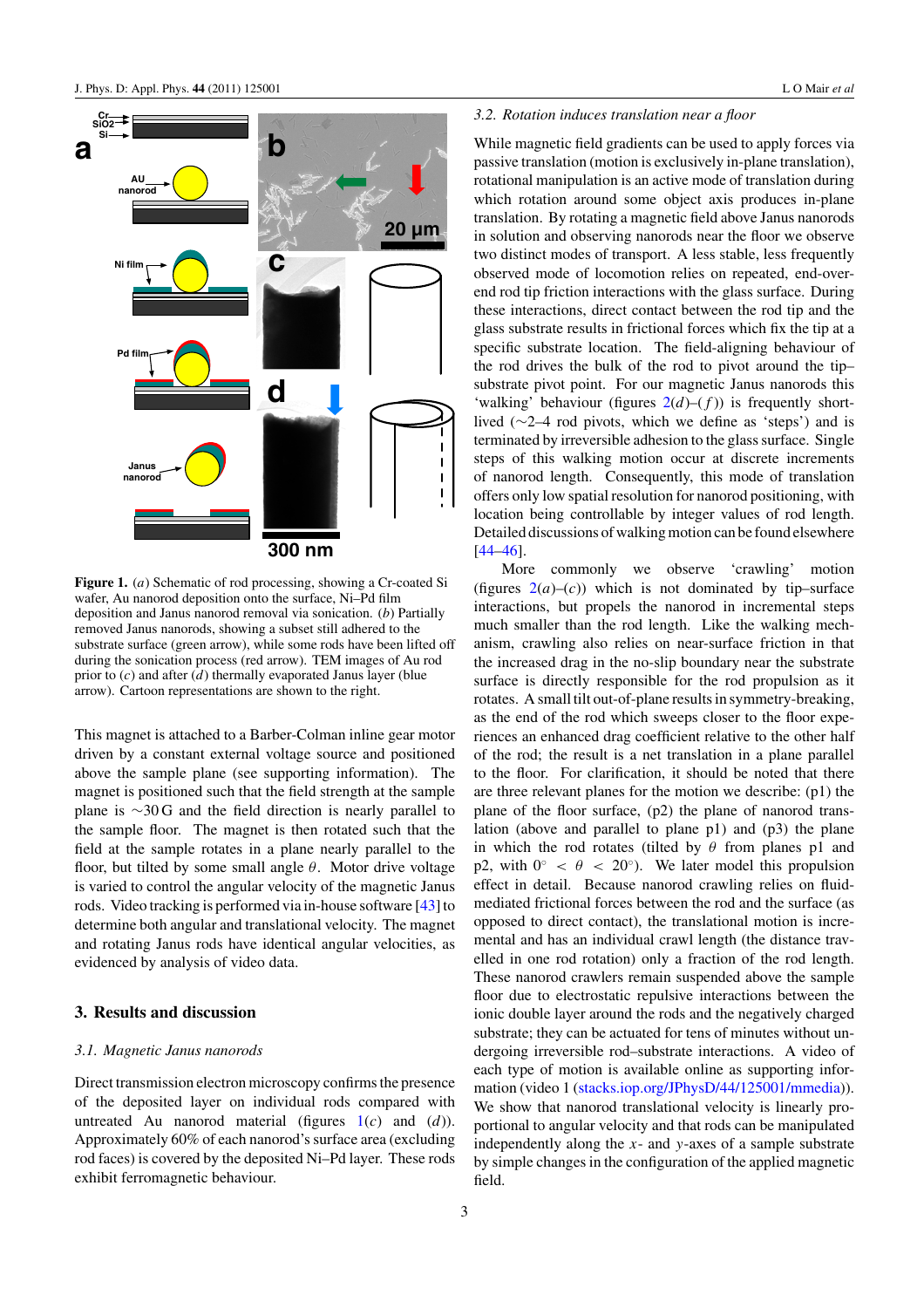<span id="page-4-0"></span>

**Figure 2.** Two types of rod motion are observed. Crawling  $(a)$ –(*c*) and walking  $(d)$ –(*f*). Side view oriented cartoon representations  $(a)$ ,  $(d)$ indicate no-contact crawling versus end-over-end contact walking (note: black and red colour scheme in (*a*), (*d*) indicates the two effective magnetic poles on the nanorod). Microscope images taken from videos of crawling (*b*) and walking (*e*). The red triangle tracks the motion of a specific rod tip in the image sequence. Crosshairs have been added as points of reference. Minimum intensity projections (*c*), (*f* ) show crawling and walking, respectively (supporting information video 1). Scale bar is  $10 \mu m$  and refers to *(b)*, *(c)*, *(e)* and *(f)*.

High resolution, variable speed, multidirectional control is compulsory for low Reynolds number swimming devices to be useful in microfluidic, biomedical and nano-scale assembly applications. We find that the translational velocity due to crawling varies directly with the angular velocity of the nanorod (figure 3). This translational motion is in the direction of  $\omega \times \hat{z}$  where *z* represents the vertical axis. This translational motion is unidirectional (for a given rotation direction of the drive magnet) and oriented orthogonal to the angle *θ* (plane p3) of the nanorod tilt relative to the substrate. Reversal of the magnetic field rotational direction consequently reverses the rotational direction of the Janus nanorods (clockwise or counterclockwise), allowing control over translational direction  $(+x \text{ or } -x)$ . Supporting information (video 2 [\(stacks.iop.org/JPhysD/44/125001/mmedia\)](http://stacks.iop.org/JPhysD/44/125001/mmedia)) shows translational velocity varying with angular velocity, as well as directed translation in  $+x$  and  $-x$ . Additionally, by changing the orientation (and therefore the orthogonal direction) of the magnet we are able to induce translation in any arbitrary direction. In order to demonstrate this control of motion, we manipulate a single nanorod along the path of the letters 'u–n–c' (figure 4, supporting information video 4 [\(stacks.iop.org/JPhysD/44/125001/mmedia\)](http://stacks.iop.org/JPhysD/44/125001/mmedia)). Importantly, manipulation by this crawling mechanism makes it possible to control rod position and velocity in the lateral plane with a resolution of only a fraction of the rod length, as opposed to the walking mechanism, for which the translation resolution is limited to increments of rod length [\[44,](#page-9-0) [45\]](#page-9-0).

### *3.3. Microbead capture and manipulation*

One intriguing potential application of nanorod translation is the ability to manipulate payloads in solution. To that end, we use Janus rods labelled on one side (the exposed Au surface) with 1,6-hexanedithiol to capture and translate a 1*µ*m metalcoated PS bead (see appendix). We load a sample chamber with both Janus nanorods and PS beads and controllably steer a chosen rod towards a PS bead suspended in solution near the surface (figure [5\)](#page-5-0). Coarse rod manipulations are performed at translational velocities of  $\sim$ 2–4 $\mu$ m s<sup>-1</sup> ( $\sim$ 20–40 rad s<sup>-1</sup>). Once near the PS bead the rod angular velocity is slowed



Figure 3. Measured translational (crawling) velocities of 5 magnetic Janus nanorods as a function of their angular velocities (data points), demonstrating a linear relationship. The dashed line is a linear fit to the data, with  $v_t = 0.11\omega$ . The solid lines represent the average translational velocity as a function of angular velocity, as predicted by our model, for rods with  $\theta = 15°$  and  $5°$ . These relationships are calculated for rods sitting  $h_0 = 0.9 \mu$ m above the glass floor, as determined by the average of 9 rod heights.



**Figure 4.** Minimum intensity projection of a single nanorod (crawling) manipulation, spelling out the letters 'u', 'n' and 'c'. Scale bars represent  $10 \mu$ m. The full nanorod steering process is shown in supporting information video 4.

 $(\sim 5-10 \text{ rad s}^{-1})$  to allow for fine positioning of the rod. When contact is made between the thiol coated face of the rod and the bead (figure  $5(c)$  $5(c)$ ), a covalent bond is formed between the AuPd surface layer of the PS bead and the exposed thiol groups on the Au segment of the Janus rod.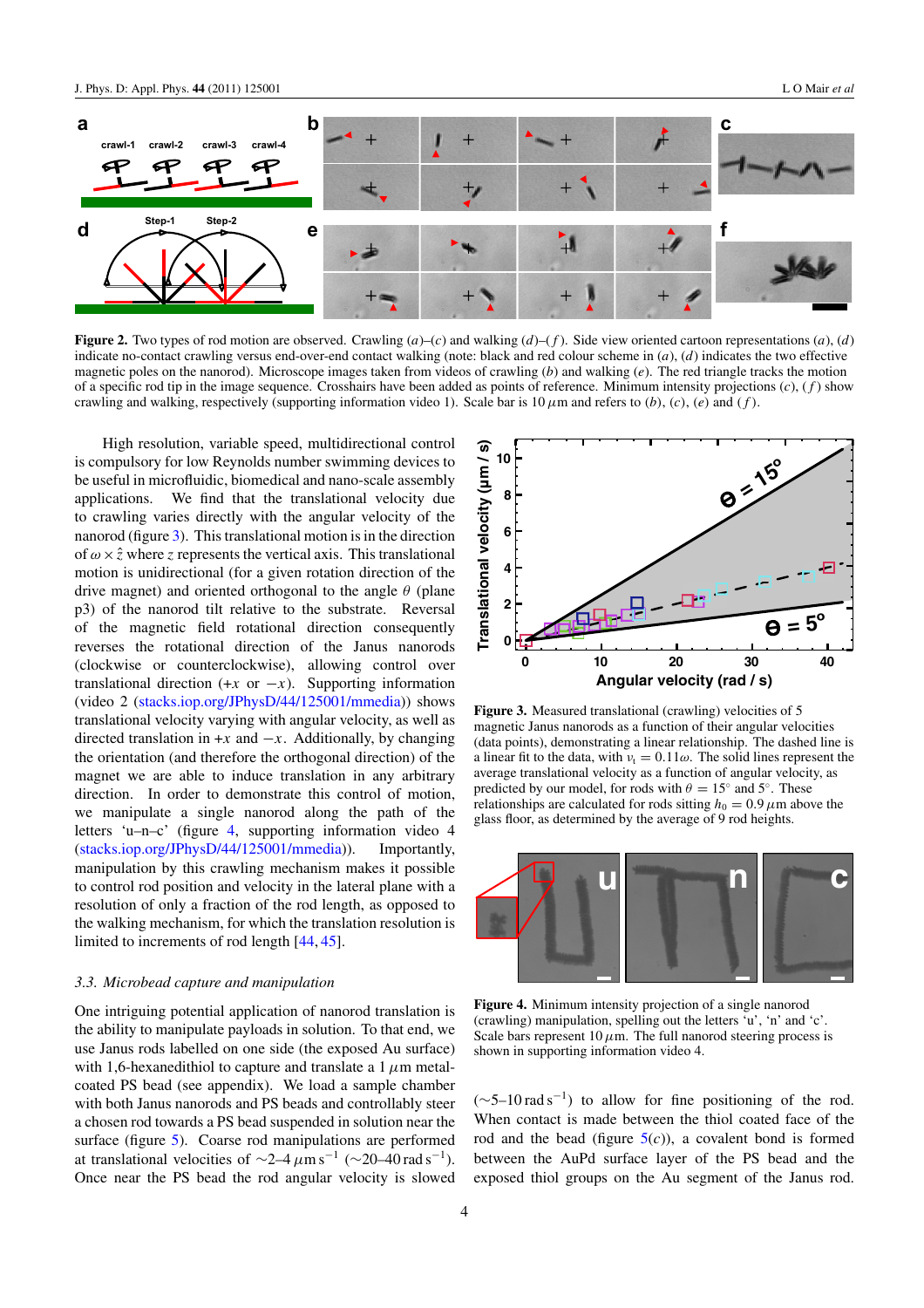<span id="page-5-0"></span>

**Figure 5.** Dithiol-labelled Au–Ni Janus rod (lower arrow, (*a*)) approaches a pair of AuPd-coated PS beads (upper arrow, (*a*))(*a*)–(*b*), captures the beads via covalent linkage attached to the Au side of the rod (*c*), and is then manipulated towards the upper right corner of the frame (*d*), then towards the lower left corner of the frame (*e*)–(*f* ). The broken red line indicates the path of the Janus nanorod. Scale bar represents  $20 \mu$ m. The full process is shown in supporting information video 5.

Manipulation of chemically unmodified Janus rods into contact with AuPd-coated PS beads results in no observable binding interaction. After capture of a PS bead we observe no change in nanorod response to the rotating magnetic field, indicating that the presence of a bead payload does not perturb the translation mechanism measurably (supporting information video 5 [\(stacks.iop.org/JPhysD/44/125001/mmedia\)](http://stacks.iop.org/JPhysD/44/125001/mmedia) shows bead approach, capture, and subsequent manipulation). As we discuss next, the cargo dimensions do play a role in the mechanism at work for cargo manipulation. However, the impact of cargo size on nanorod rotation is beyond the scope of the present research.

### *3.4. Single-cell manipulation*

As a final, biologically relevant example of controllable manipulation, we also demonstrate directed single-cell translation using our magnetic Janus nanorods. Although this cell guidance mechanism does not rely specifically on Janus nanorod crawling, like nanorod crawling it allows for multidirectional translation of individual cells with spatial resolution (hundreds of nanometres) significantly smaller than the dimensions of the cell being manipulated  $(10-15 \,\mu m)$ .

In general, a sphere rotating near but not in direct contact with a surface will translate in a plane parallel to that surface [\[47–49\]](#page-9-0). We use HBE-16 cells (see appendix) with diameters between 10 and 15  $\mu$ m and couple our nanorods to them via nonspecific binding to membrane proteins. After cell-nanorod mixing in phosphate buffered saline (PBS) the solution is deposited into PDMS wells for magnetic manipulation. All manipulations are performed in PBS. During experimentation, cell-nanorod constructs settle near the surface with a variety of orientations. Optical microscopy indicates that HBE-16 cells in solution are indeed approximately spherical. We suggest that this sphere-spinning mechanism, as motivated by the field-aligning behaviour of the Janus nanorods, leads to controllable single-cell translational manipulation near the surface of the glass slide substrate. Indeed, in all cases rotation of the actuating permanent magnet results in cell rotation and subsequent translation. It is important to note that

the resulting directed cell translation, like nanorod crawling, exhibits high resolution (less than the nanorod length) and controllability (figure  $6$ ). As the efficacy of this method relies heavily on the magnetization *M* of the nanorod, rods with larger amounts of magnetic material are preferred for the manipulation of cell-sized payloads. For example, pure Ni rods would prove more effective at single-cell manipulation as the field-aligning behaviour of our Janus rods utilizes only a 50 nm thick hemispherical layer of magnetic material.

One advantage of Janus rods is their highly tunable and user-specific composition. While Ni is not well tolerated by cells, our technique for the fabrication of high-aspectratio magnetic Janus rods makes it possible to conceal the ferromagnetic Ni layer by integrating materials with decreased cytotoxicity. Ultimately, materials more suitable for long-term biocompatibility, such as hydroxyapatite [\[50\]](#page-9-0), may serve as candidates for Janus rod fabrication. We have demonstrated manoeuverability of magnetically actuable magnetic nanorod swimmers and demonstrated their ability to manipulate payloads with sizes of 1*µ*m and ∼10*µ*m. We now turn to modelling the operating propulsion mechanism for these nanorod crawlers.

### *3.5. Hydrodynamic model for nanorod crawling*

In this study, symmetry is broken by a combination of nanorod tilt induced by an off-axis magnetic field and the boundary effect of the lower glass surface (floor). We see nanorods undergoing crawling translation near the floor of the sample chamber, where the no-slip boundary condition of the floor results in an enhanced drag coefficient. Since the drag coefficient is larger near the floor, the tilted rotation of the rod results in frictional asymmetry and thus a net translation. Here, we use resistive force theory [\[51\]](#page-9-0) to explain this motion.

A ferromagnetic rod driven by a rotating magnetic field in a viscous fluid will rotate at the same angular velocity as the magnetic field as long as the angular velocity of the applied field,  $\omega$  (rad s<sup>-1</sup>), is less than the critical velocity of the rodfluid system,  $\omega_c = \xi/\gamma$ , where  $\xi$  is the magnetic torque on the rod and  $\gamma$  is the drag coefficient of the rod [\[52\]](#page-9-0). For our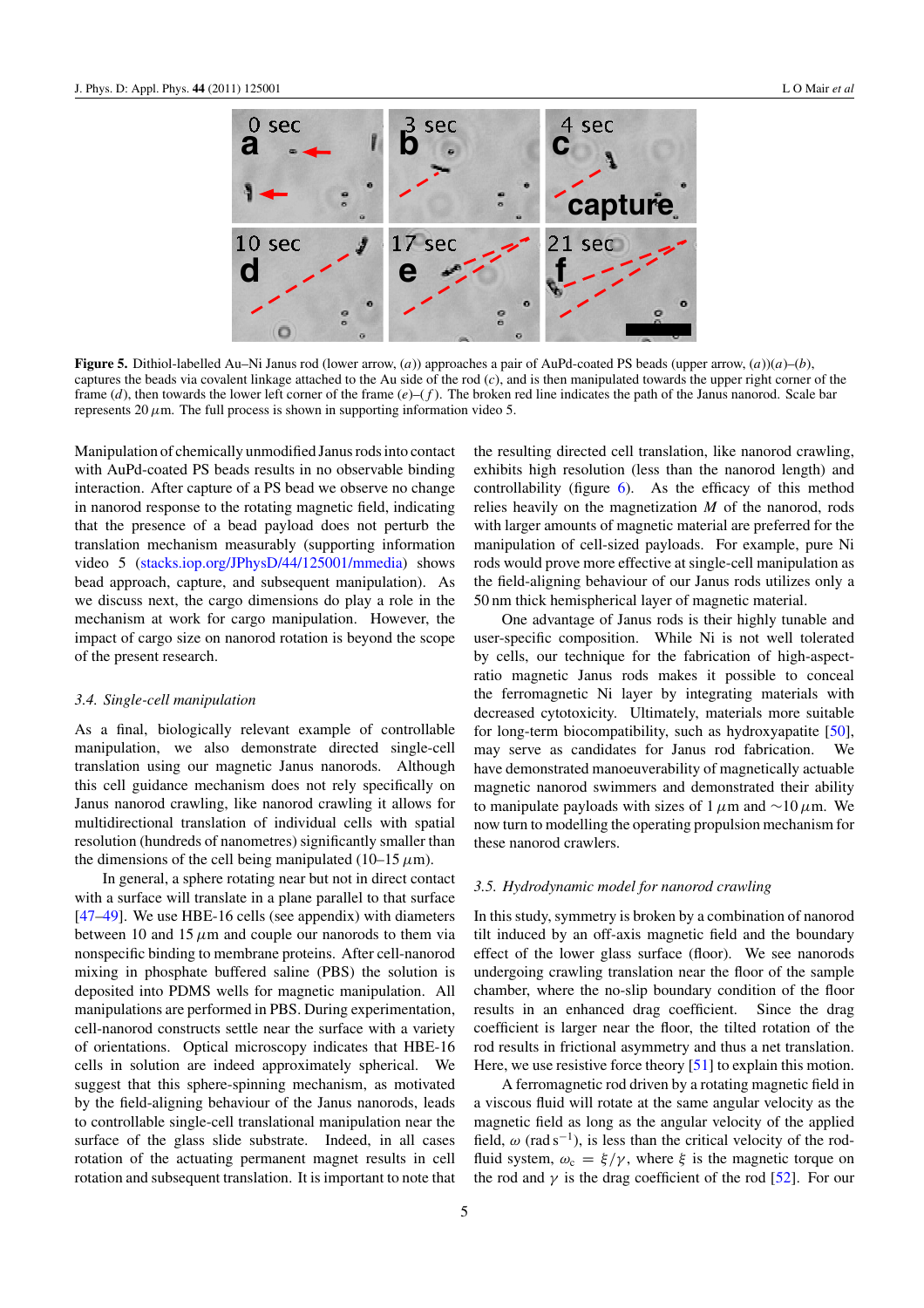<span id="page-6-0"></span>

**Figure 6.** A human bronchial epithelial cell being manipulated by a single nanorod. In (*a*)–(*c*), magnet rotation is clockwise and the cell moves towards the top right of the field of view. In  $(d)$ –(f), the magnet position is changed and direction is reversed and, consequently the cell is manipulated towards the lower right of the field of view. Three frames (*g*) show the changing orientation of the Janus rod (arrows) relative to the cell under the rotating magnetic field. Scale bars represent  $30 \mu m (a)$ –(*f*) and  $5 \mu m (g)$ . The full process is shown in supporting information video 6 [\(stacks.iop.org/JPhysD/44/125001/mmedia\)](http://stacks.iop.org/JPhysD/44/125001/mmedia).

system,  $\omega_c \approx 10^4$  rad s<sup>-1</sup>, which is much greater than typical values of  $\omega$  in this work (typically 2–50 rad s<sup>-1</sup>), and so we can assume that  $\omega_{\text{magnet}} = \omega_{\text{rod}} \equiv \omega$ .

The net velocity of a segment of the rod a distance *ρ* from its centre can be described as the vector sum of its translational and rotational velocities (inset, figure  $7(a)$  $7(a)$ ). Decomposing this velocity *ν* into components both parallel and perpendicular to the long axis of the rotating rod, we find

$$
\nu_{\perp} = \omega \rho + \nu_t \cos(\omega t), \qquad \nu_{\parallel} = \nu_t \sin(\omega t) \qquad (1)
$$

where  $\omega$  is the rod angular velocity,  $\nu_t$  is the rod translational velocity and *t* is time. We also assume that the angle between the plane of rotation and the horizontal,  $\theta$ , is small, as determined by observation of apparent rod length during a rotation. The differential drag force on a segment of the rod a distance  $\rho$  from the center is then given by

$$
dF_{\perp} = \gamma_{\perp} \nu_{\perp} d\rho, \qquad dF_{\parallel} = \gamma_{\parallel} \nu_{\parallel} d\rho \qquad (2)
$$

where  $\gamma_{\perp}$  and  $\gamma_{\parallel}$  are the drag coefficients in the perpendicular and parallel directions, respectively. Due to symmetry and parallel directions, respectively. considerations, there is no net translation in the *y*- and *z*-directions. In the *x*-direction, the net force is given by the sum of the *x*-components of  $dF_{\perp}$  and  $dF_{\parallel}$  as the rod rotates at constant angular velocity

$$
dF_x = dF_{\perp} \cos(\omega t) + dF_{\parallel} \sin(\omega t). \tag{3}
$$

In this model we make use of the drag coefficients given by Hunt *et al* [\[53\]](#page-9-0)

$$
dF_x = \frac{2\pi \eta}{\cosh^{-1}\left(\frac{h(\rho, t)}{r}\right)} [2\omega\rho\cos(\omega t) + v_t(1 + \cos^2(\omega t))] d\rho
$$
\n(4)

where *η* is the viscosity of the fluid,*r* is the radius of the rod and *h* is the height of each element of the rod above the floor, which is a function of both  $\rho$  and  $t$ . The height of the rod as it rotates can be expressed by  $h(\rho, t) = h_0 + \rho \sin \theta \cos(\omega t)$ , where  $h_0$ is the height of the centre of the rod and  $\theta$  is the angle by which the plane of rotation is tilted from the horizontal. Since the rod rotates in a low-Re fluid, inertial forces are negligible and the net force on the swimmer in the *x*-direction is zero at all times. Thus,

$$
F_x = 0 = \int \frac{2\pi \eta [2\omega \rho \cos(\omega t) + v_t (1 + \cos^2(\omega t))] }{\cosh^{-1} [(1/r)(h_0 + \rho \sin \theta \cos(\omega t))] } d\rho.
$$
 (5)

Integration yields an expression for the translational velocity of the rod as a function of time,  $v_t(t)$ :

$$
v(t) = \frac{2\omega csc\theta}{3 + \cos(2\omega t)} [2h\text{Shi}(\cosh^{-1} A) - r\text{Shi}(2\cosh^{-1} A) -2h\text{Shi}(\cosh^{-1} B) + r\text{Shi}(2\cosh^{-1} B)][\text{Shi}(\cosh^{-1} A) -\text{Shi}(\cosh^{-1} B)]^{-1}
$$
(6)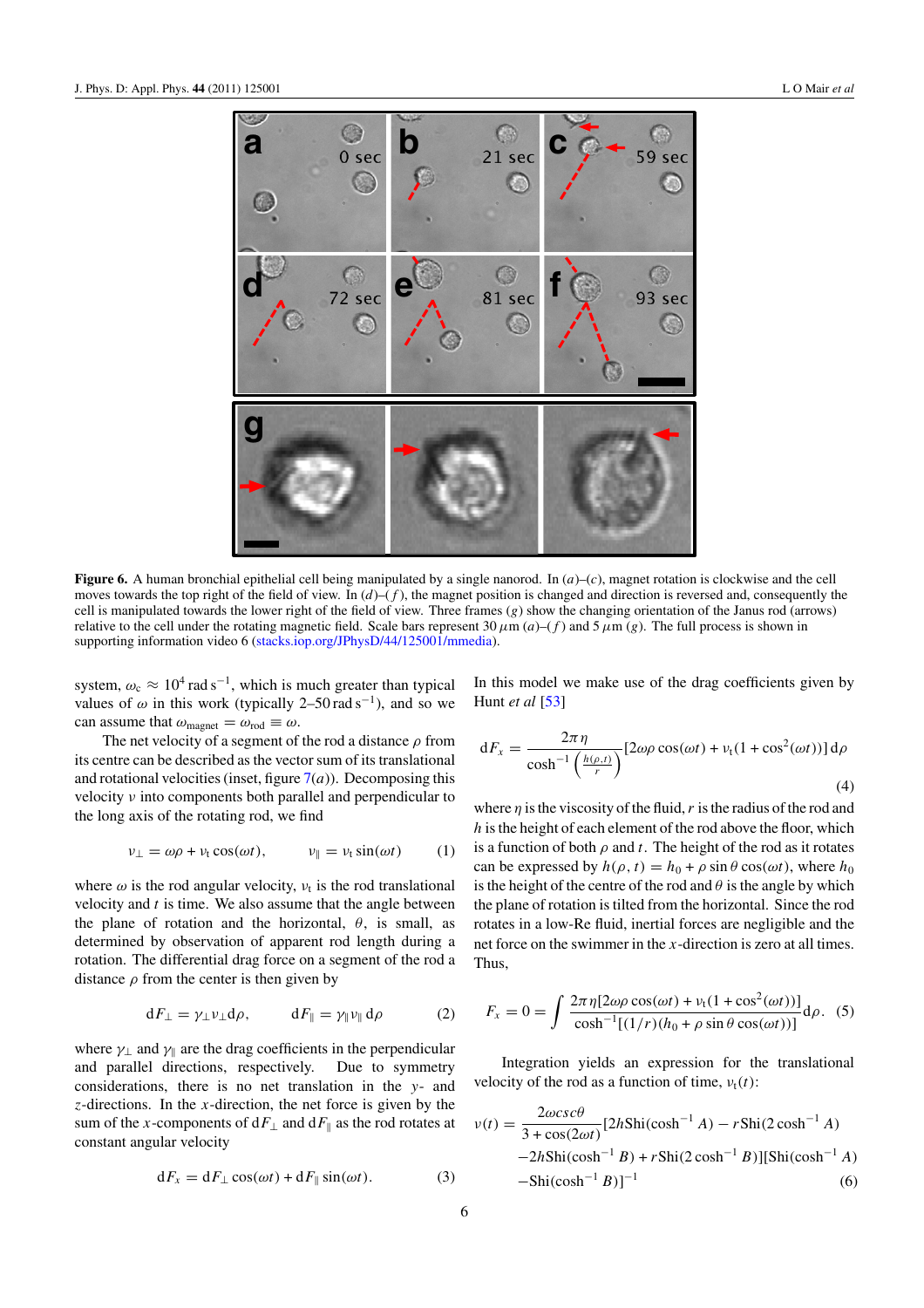<span id="page-7-0"></span>

**Figure 7.** Top (*a*) and side (*b*) views of the rotating nanorod. The rod rotates clockwise with constant angular velocity, *ω*, and moves in the *x*-direction with a translational velocity *ν*(*t*) (*a*, inset). A point on the rod an arbitrary distance  $\rho$  from the centre has components of velocity both parallel and perpendicular to the axis of the rod, which generate differential drag forces in the opposite direction. The plane of rotation is tilted away from the horizontal by an angle *θ*, resulting in an enhanced drag coefficient for the segments of the rod nearest to the lower surface. The height of the centre of the rod above the floor is denoted by  $h_0$ . The perspective image (*c*) shows the rod as it travels through a fraction of its rotation in the vicinity of the floor. An animated artist's rendering of (*c*) is available in supporting information video 3 [\(stacks.iop.org/JPhysD/44/125001/mmedia\)](http://stacks.iop.org/JPhysD/44/125001/mmedia).

where  $\text{Shi}(x)$  is the hyperbolic sine integral and

$$
A = \frac{2h - L\cos(\omega t)\sin\theta}{2r}, \quad B = \frac{2h + L\cos(\omega t)\sin\theta}{2r}.
$$
 (7)

The average translational velocity can be determined by numerical integration over a quarter-period; however, since *ν*<sub>t</sub>(*t*) is very nearly sinusoidal,  $v_{avg} \sim v_{max}/2 = v_t(0)/2$  yields a good approximation. The average translational velocity is independent of viscosity, as expected for a low-Re swimmer, and increases linearly with angular velocity, as observed in our experiments.

Using experimentally determined values or value ranges for  $L, r, \theta$  and  $h_0$  we evaluate the translational velocity versus angular velocity data with respect to our model. *L* and *r* are experimentally determined to be  $5.5 \pm 0.1 \mu$ m and  $150 \pm 30 \text{ nm}$ , respectively (SEM imaging). An average rod height of  $h_0 =$  $1.0 \pm 0.2 \mu$ m is determined using a piezo stage (Mad City Labs, Madison, Wisconsin) to focus on rods in motion, then compare these heights with nearby rods adhered to the sample floor. We determine a range for *θ* by analysis of rod apparent length during each frame of a rod rotation, which yields an upper bound of  $\theta_{\text{max}} = 20^{\circ}$ .

Using the specified *L*, *r* and  $h_0$  values we evaluate  $v_t$ versus  $\omega$  for  $\theta = 5^\circ$  and 15°. For  $\theta = 5^\circ$  and 15°,  $v_t = 0.05\omega$  and  $0.26\omega$ , respectively (solid lines shown in figure [3\)](#page-4-0). Our rods move with  $v_t = 0.11\omega$ , which is in agreement with the theoretical results shown in figure [3.](#page-4-0) This crawling mechanism allows for continuous control over nanorod position, as fractions of a rotation can be used to achieve high resolution, incremental advances in position. If the notion of individual steps are applied to these Janus nanorod crawlers then a rotation of  $\pi$  radians would serve as a useful representation of a single step. Using this measure of a step we can attribute a step size of 350 nm/step to the crawling mechanism, as implemented by our Janus crawlers. Changing the rod length, radius, and, most significantly, angle with respect to the floor, allows for the step length to be tuned to meet a specific set of micromanipulation requirements.

### **4. Conclusion**

We present the fabrication of ferromagnetic Janus nanorods and utilize these materials to perform complex manoeuvers, covalent payload capture, and subsequent payload manipulation. Additionally, we demonstrate that these nanorods, when attached to cells, are capable of rotating the cell and thereby producing directed single-cell translation. We model the propulsion mechanism using resistive force theory and show that a small tilt out of the plane of the floor is all that is required to produce hydrodynamic swimming. Future applications of these rods may make use of their combined Janus structuring and magnetic properties for applications such as in-solution magnetic separation.

### **Acknowledgments**

The authors thank Dr Amar Kumbhar of the Chapel Hill Nanofabrication Laboratories for technical TEM assistance, as well as Dr Jeremy Cribb for his work in developing the image capture software used for these experiments.

### **Appendix A. Experimental procedures**

We prepare Janus rods for bead capture by gentle vortexing of rods in 1,6-hexanedithiol (1 mM in ethanol), followed by centrifugation and subsequent rinsing  $(10\times)$  in ethanol. PS beads (1*µ*m diameter, Molecular Probes) are prepared by first diluting stock solutions 1/1000 in ethanol (∼4*.*2 × 10−3% solids). These dilutions are sonicated for 30 min, deposited onto plasma-cleaned glass slides and sputter-coated with ∼10 nm 80Au–20Pd films. Beads are collected via substrate sonication in ethanol (20 s, 12 W), after which they are centrifuged and rinsed.

Human transformed bronchial epithelial cells (HBE-16) are grown in T-25 cell culture flasks. The cells are washed with PBS twice per week and maintained with Dulbecco's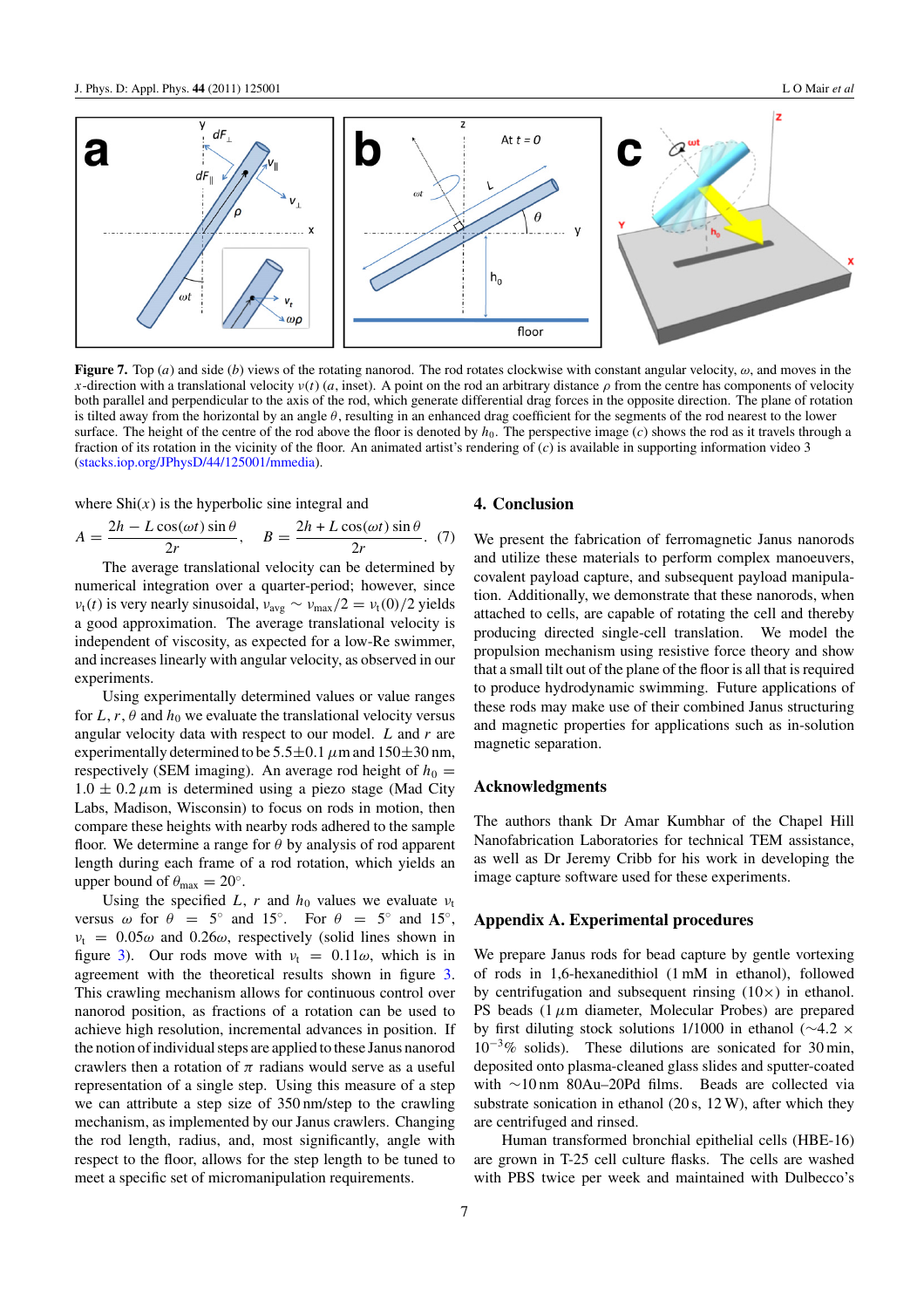<span id="page-8-0"></span>Modified Eagle Medium/F12 (DMEM/F12) with 5% fetal bovine serum. HBE-16 cells are routinely passaged upon reaching confluence. In preparation for Janus nanorod manipulation, these cells are trypsinized, spun into a pellet and resuspended in DMEM/F12 at a concentration of about 2 million cells/ml. Cells are incubated with Janus nanorods under gentle vortex mixing for 1 h prior to magnetic manipulation. The manipulation experiments presented here make use of nonspecific cell-nanorod binding [\[54\]](#page-9-0), which mechanically couples the cell membrane to the rods. Although not all cell-nanorod interactions result in irreversible cell binding and particle adhesion, successfully bound nanorods remain intact for the duration of these cell manipulation experiments.

### **References**

- [1] Ebbens S J and Howse J R 2010 In pursuit of propulsion at the nanoscale *Soft Matter* **6** [726–738](http://dx.doi.org/10.1039/b918598d)
- [2] Ozin G A, Manners I, Fournier-Bidoz S and Arsenault A 2005 Dream nanomachines *Adv. Mater.* **17** [3011–8](http://dx.doi.org/10.1002/adma.200501767)
- [3] Sundararajan S, Lammert P E, Zudans A W, Crespi V H and Sen A 2008 Catalytic motors for transport of colloidal cargo *Nano Lett.* **8** [1271–6](http://dx.doi.org/10.1021/nl072275j)
- [4] Sundararajan S, Sengupta S, Ibele M E and Sen A 2010 Drop-off of colloidal cargo transported by catalytic pt–au nanomotors via electrochemical stimuli *Small* **6** [1479–82](http://dx.doi.org/10.1002/smll.201000227)
- [5] Burdick J, Laocharoensuk R, Wheat P M, Posner J D and Wang J 2008 Synthetic nanomotors in microchannel networks: directional microchip motion and controlled manipulation of cargo *J. Am. Chem. Soc.* **130** [8164–5](http://dx.doi.org/10.1021/ja803529u)
- [6] Kline T R, Paxton W F, Mallouk T E and Sen A 2005 Catalytic nanomotors: remote-controlled autonomous movement of striped metallic nanorods *Angew. Chem. Int. Edn* **44** [744–6](http://dx.doi.org/10.1002/anie.200461890)
- [7] Mallouk T E, Sen A and Paxton W F 2005 Catalytic movement of nanoscale objects *Chem. Eur. J.* **11** [6462–70](http://dx.doi.org/10.1002/chem.200500167)
- [8] Mirkovic T, Zacharia N S, Scholes G D and Ozin G A 2010 Fuel for thought: chemically powered nanomotors out-swim nature's flagellated bacteria *ACS Nano* **4** [1782–9](http://dx.doi.org/10.1021/nn100669h)
- [9] Paxton W F, Sundararajan S, Mallouk T E and Sen A 2006 Chemical locomotion *Angew. Chem. Int. Edn* **45** [5420–9](http://dx.doi.org/10.1002/anie.200600060)
- [10] Paxton W F, Kistler K C, Olmeda C C, Sen A, St Angelo S K, Cao Y, Mallouk T E, Lammert P E and Crespi V H 2004 Catalytic nanomotors: autonomous movement of striped nanorods *J. Am. Chem. Soc.* **126** [13424–31](http://dx.doi.org/10.1021/ja047697z)
- [11] Valadares L F, Tao Y-G, Zacharia N S, Kitaev V, Galembeck F, Kapral R and Ozin G A 2010 Catalytic nanomotors: self-propelled sphere dimers *Small* **6** [565–72](http://dx.doi.org/10.1002/smll.200901976)
- [12] Zacharia N S, Sadeq Z S and Ozin G A 2009 Enhanced speed of bimetallic nanorod motors by surface roughening *Chem. Commun.* **2009** 5856–8
- [13] Zhang L, Abbott J J, Dong L, Peyer K E, Kratochvil B E, Zhang H, Bergeles C and Nelson B J 2009 Characterizing the swimming properties of artificial bacterial flagella *Nano Lett.* **9** [3663–7](http://dx.doi.org/10.1021/nl901869j)
- [14] Zhang L, Abbott J J, Dong L, Kratochvil B E, Bell D and Nelson B J 2009 Artificial bacterial flagella: fabraction and magnetic control *Appl. Phys. Lett.* **94** [064107](http://dx.doi.org/10.1063/1.3079655)
- [15] Zhang L, Petit T, Lu Y, Kratochvil B E, Peyer K E, Pei R, Lou J and Nelson B J 2010 Controlled propulsion and cargo transport of rotating nickel nanowires near a patterned solid surface *ACS Nano* **4** [6228–34](http://dx.doi.org/10.1021/nn101861n)
- [16] Sing C E, Schmid L, Schneider M F, Franke T and Alexander-Katz A 2010 Controlled surface-induced flows from the motion of self-assembled colloidal walkers *Proc. Natl Acad. Sci. USA* **107** [535–40](http://dx.doi.org/10.1073/pnas.0906489107)
- [17] Ghosh A and Fischer P 2009 Controlled propulsion of artificial magnetic nanostructured propellers *Nano Lett.* **9** 1922–33
- [18] Tierno P, Golestanian R, Pagonabarraga I and Sagués F 2008 Controlled swimming in confined fluids of magnetically actuated colloidal rotors *Phys. Rev. Lett.* **101** [218304](http://dx.doi.org/10.1103/PhysRevLett.101.218304)
- [19] Garstecki P, Tierno P, Weibel D B, Sagues F and Whitesides G M 2009 Propulsion of flexible polymer structures in a rotating magnetic field *J. Phys.: Condens. Matter* **21** [204110](http://dx.doi.org/10.1088/0953-8984/21/20/204110)
- [20] Tierno P, Güell O, Sagués F, Golestanian R and Pagonabarraga I 2010 Controlled propulsion in viscous fluids of magnetically actuated colloidal doublets *Phys. Rev.* E **81** [011402](http://dx.doi.org/10.1103/PhysRevE.81.011402)
- [21] Baudry J, Fermigier M, Bibette J, Dreyfus R, Stone H A and Roper M L 2005 Microscopic artificial swimmers *Nature* **[437](http://dx.doi.org/10.1038/nature04090)** 862
- [22] Tierno P, Golestanian R, Pagonabarraga I and Sagués F 2008 Magnetically actuated colloidal microswimmers *J. Phys. Chem.* B **112** [16525–8](http://dx.doi.org/10.1021/jp808354n)
- [23] Purcell E M 1977 Life at low Reynolds number *Am. J. Phys.* **45** [3–11](http://dx.doi.org/10.1119/1.10903)
- [24] Childress S 1981 *Mechanics of Swimming and Flying* (Cambridge: Cambridge University Press) ISBN 0521280710
- [25] Najafi A and Golestanian R 2004 Simple swimmer at low Reynolds number: Three linked spheres *Phys. Rev.* E **69** [062901](http://dx.doi.org/10.1103/PhysRevE.69.062901)
- [26] Becker L E, Koehler S A and Stone H A 2003 On self-propulsion of micro-machines at low Reynolds number: Purcells three-link swimmer *J. Fluid Mech.* **490** [15–35](http://dx.doi.org/10.1017/S0022112003005184)
- [27] Keaveny E E and Maxey M R 2008 Spiral swimming of an artificial micro-swimmer *J. Fluid Mech.* **598** 293–319
- [28] Belovs M and Cebers A 2009 Ferromagnetic microswimmer *Phys. Rev.* E **79** [051503](http://dx.doi.org/10.1103/PhysRevE.79.051503)
- [29] Najafi A and Golestanian R 2005 Propulsion at low Reynolds number *J. Phys.: Condens. Matter* **17** [S1203–8](http://dx.doi.org/10.1088/0953-8984/17/14/009)
- [30] Casagrande C and Veyssie M 1988 Janus beads—realization and 1st observation of interfacial properties *C. R. Acad. Sci.* **306** 1423–5
- [31] Attenborough K, Hart R, Lane S J, Alper M and Schwarzacher W 1995 Magnetoresistance in electrodeposited Ni–Fe–Cu/Cu multilayers *J. Magn. Magn. Mater.* **148** [335–6](http://dx.doi.org/10.1016/0304-8853(95)89007-6)
- [32] Elnathan R, Kantaev R and Patolsky F 2008 Synthesis of hybrid multicomponent disklike nanoparticles *Nano Lett.* **8** [3964–72](http://dx.doi.org/10.1021/nl802467d)
- [33] Wang L, Yu-Zhang K, Metrot A, Bonhomme P and Troyon M 1996 Tem study of electrdeposited ni/cu multilayers in the form of nanowires *Thin Solid Films* **288** [86–9](http://dx.doi.org/10.1016/S0040-6090(96)08791-3)
- [34] Wildt B, Mali P and Searson P C 2006 Electrochemical template synthesis of multisegment nanowires: Fabrication and protein functionalization *Langmuir* **22** [10528–34](http://dx.doi.org/10.1021/la061184j)
- [35] Hurst S J, Payne E K, Qin L and Mirkin C A 2006 Multisegmented one-dimensional nanorods prepared by hard-template synthetic methods *Angew. Chem. Int. Edn* **45** [2672–92](http://dx.doi.org/10.1002/anie.200504025)
- [36] Qin L D, Park S, Huang L and Mirkin C A 2005 On-wire lithography *Science* **309** [113–5](http://dx.doi.org/10.1126/science.1112666)
- [37] Martin C R and Baker L A 2005 Expanding the molecular electronics toolbox *Science* **309** [67–8](http://dx.doi.org/10.1126/science.1114663)
- [38] Qin L D, Banholzer M J, Xu X Y, Huang L and Mirkin C A 2007 Rational design and synthesis of catalytically driven nanorotors *J. Am. Chem. Soc.* **129** [\(48\) 14870–1](http://dx.doi.org/10.1021/ja0772391)
- [39] Wang Y, Fei S-T, Byun Y-M, Lammert P E, Crespi V H, Sen A and Mallouk T E 2009 Dynamic interactions between fast microscale rotors *J. Am. Chem. Soc.* **131** [9926–7](http://dx.doi.org/10.1021/ja904827j)
- [40] Qin L, Banholzer M J, Millstone J E and Mirkin C A 2007 Nanodisk codes *Nano Lett.* **7** [3849–53](http://dx.doi.org/10.1021/nl072606s)